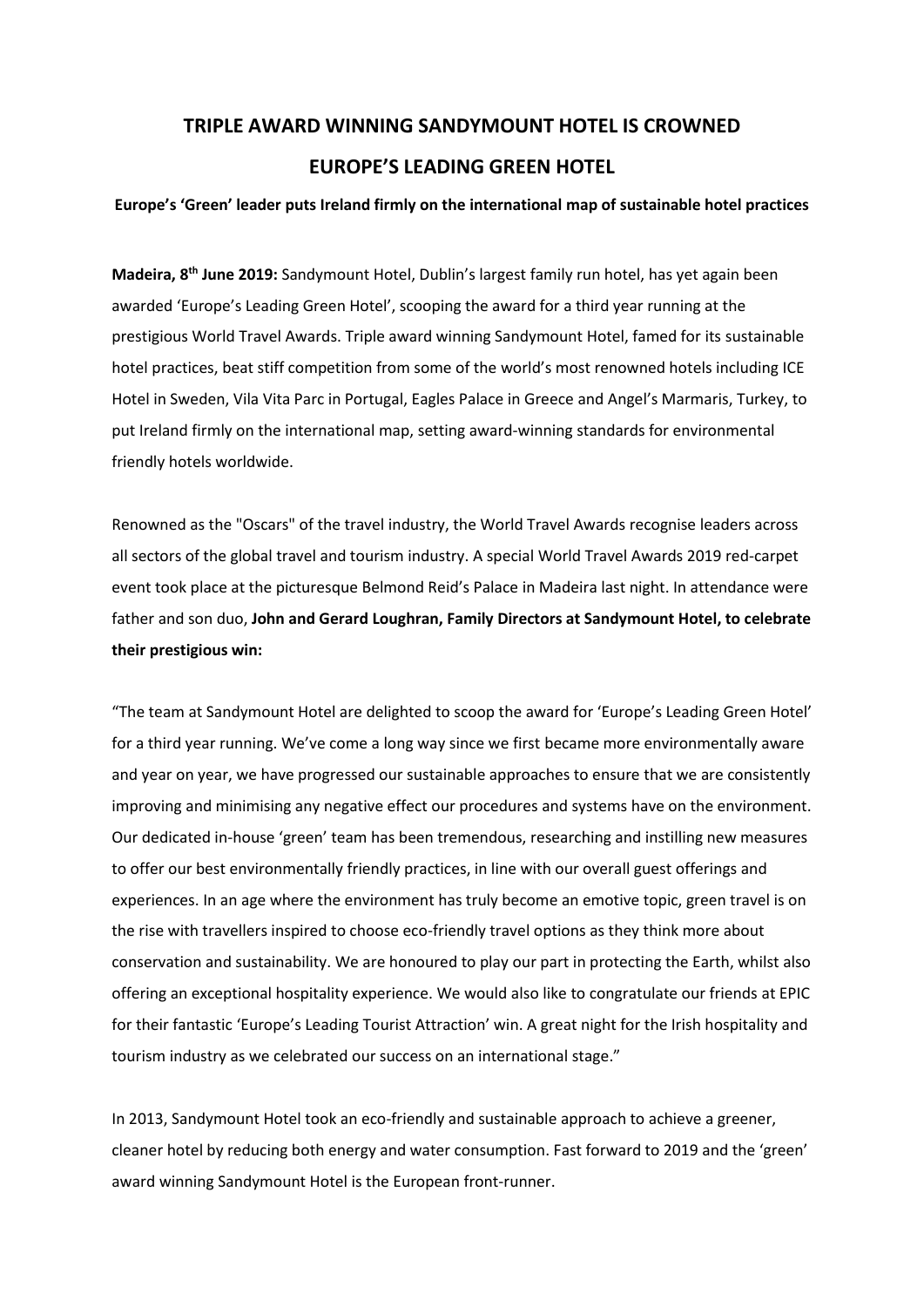- As part of the waste prevention system, the Loughran family and green team members have reduced, re-used and recycled. **95% of the hotel's waste is now recycled**
- The hotel uses **biodegradable** compostable coffee cups and lids. When catering for large conferences and events and with busy guests looking to grab a coffee on the go, it's important to the hotel that these are 100% compostable
- **And…only 100% compostable eco-friendly straws** are used in the Line Out Bar
- The hotel collects and recycles soap and toiletries discarded in the hotel every day and through the global **'Clean the World' recycling programme**, these items are distributed, preventing millions of hygiene-related diseases worldwide
- Did you know? A tap dripping at 1 drip per second wastes up to 25 litres in one day! Modifications were made throughout the hotel including the installation of aerator shower heads, taps and urinals are sensor activated, rainwater is harvested on roof for use in the garden - **reducing water consumption by 20%**
- Through its sustainable approach, **23% of the electricity used by the hotel comes from renewable sources**, whilst the hotel now uses **22% LESS electricity than it did in 2013,**  largely due to a switch to 100% energy efficient lightbulbs, bedroom electrics are controlled by key cards, hand dryers in public areas are operated by sensor
- The hotel uses rechargeable batteries **and 'recycle' abandoned books** in our free Wee library
- The hotel us a purchasing policy is to **buy local** where possible and choose suppliers who will take back their packaging for re-use
- The hotel's head chef regularly reviews his menus to **avoid food waste** and takes care not to order, prepare or serve more than is required. Plus, the kitchen's vacuum packer and cooking oil filter help cut out unnecessary waste
- There are recycling bins on all corridors to **encourage guests to separate waste**
- The hotel established a **paid partnership with Camara Education** to take away old computers, delete the contents of the hard drive and then send them to schools and youth centres in Africa
- Similarly, the hotel **works with eco-mattresses** on a paid basis to remove all old mattresses to recycle the various components
- **The hotel offers rewards and incentives to guests** who help the hotel to take a 'greener' approach i.e. housekeeping opt-out